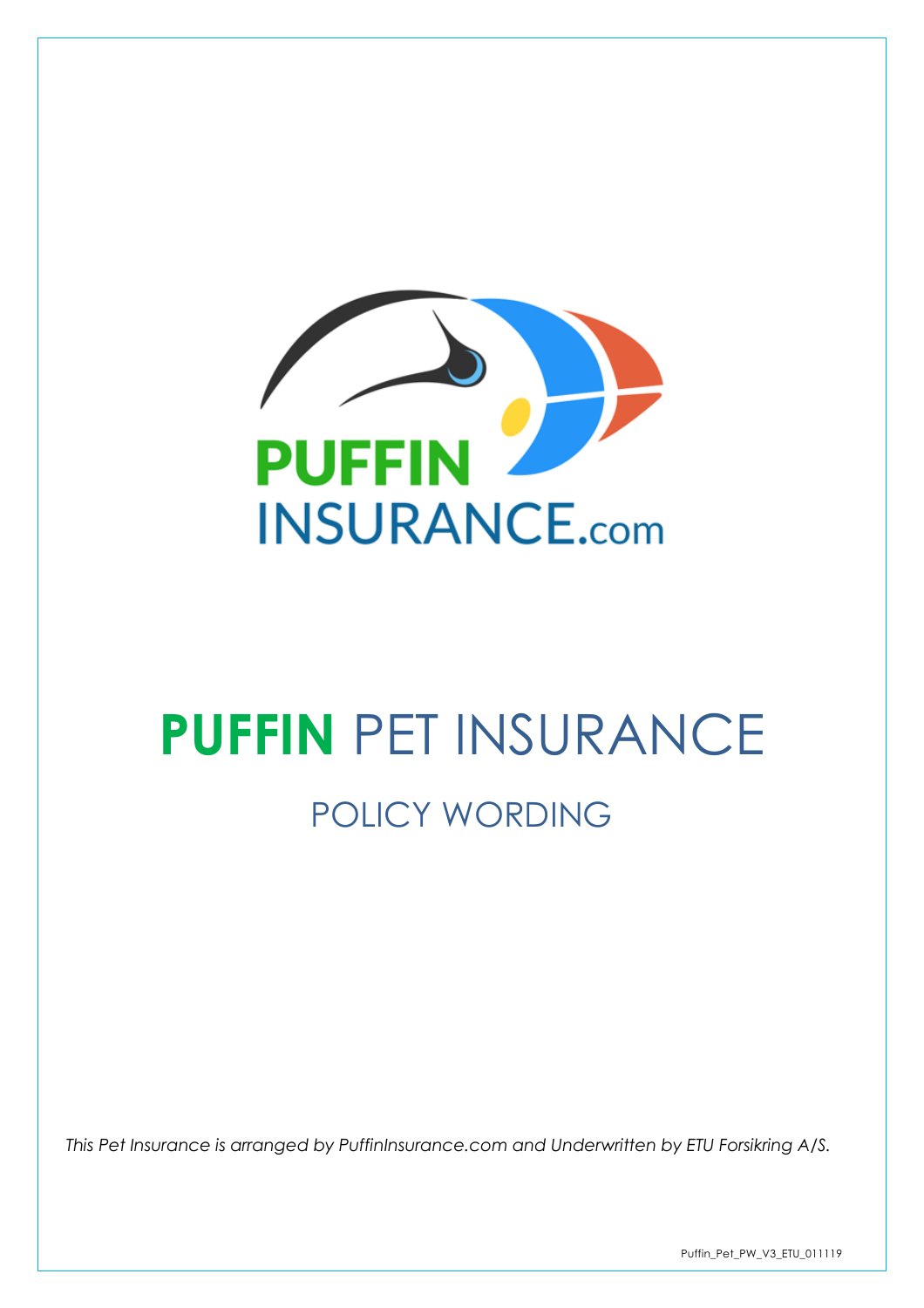

# **PUFFIN PET INSURANCE POLICY WORDING**

## **FOR PEACE OF MIND**

Please take a little time to read and understand what **We** will cover and what **We** will not cover under **Your**  insurance contract along with what **You** should do in the event of a claim to avoid any frustration or disappointment.

This document explains the detailed terms of **Your** insurance once **Your** details are accepted by **Us**. **We** have tried to make this insurance contract easily understood by **You**, the customer, in an effort to eliminate unrealistic expectations if an unfortunate incident should occur.

At the same time let **Us** assure **You** that if something occurs that is covered by this insurance contract, then **We** will try **Our** best to provide **You** with a high level of timely and courteous service.

# **PET INSURANCE**

This Pet Insurance is arranged by PuffinInsurance.com and underwritten by ETU Forsikring A/S. PuffinInsurance.com is a trading name of Puffin Group UK Ltd who are authorised and regulated by the Financial Conduct Authority: FRN 737328.

ETU Forsikring A/S Registered Office: Hærvejen 8, DK-6230 Rødekro, Denmark are authorised and regulated by the Finanstilsynet (the Danish Financial Regulator). Their Finanstilsynet authorisation reference is 108873. As an Insurance Company authorised within the European Union, ETU Forsikring A/S is permitted to conduct business within the **United Kingdom** and is authorised by the Financial Conduct Authority. Their UK Financial Conduct Authority authorisation number is 807534. This policy will be administered by Trent-Services who are regulated by the Financial Conduct Authority; FRN: 315285.

This evidence of insurance is to confirm that the pet(s) for which **You** have paid the appropriate premium are insured. This document only constitutes a valid evidence of insurance when it is issued in conjunction with a **Certificate of Insurance.**

# **ELIGIBILITY**

- 1) **Your Pet** must be aged between 8 weeks or over on the date of purchasing this insurance **Policy**.
- 2) **Your Pet** must not be used for guarding, track racing or coursing.
- 3) **Your Pet** must not be a dog that is, or is crossed with, a Pit Bull Terrier, Dogo Argentino, Perro De Presa Canario (Dogo Canario), Japanese Tosa or a Fila Brasileiro.
- 4) **Your** dog must not have been the subject of any complaint to the police.
- 5) This **Policy** is only available to **You** if **You** and **Your Pet** are permanently resident in the **United Kingdom**.
- 6) **Your** dog must be microchipped.

# **STATEMENT OF DEMANDS AND NEEDS**

This **Policy** meets the demands and needs of the customer who requires cover for **Veterinary Fees** incurred due to the treatment of their cat or dog for **Injury** or **Illness**. **We** do not make personal recommendations as to the suitability of the **Policy** to individual circumstances.

# **EVIDENCE OF COVER**

**You** should read this document carefully. It gives **You** full details of what is and is not covered and the conditions of the cover.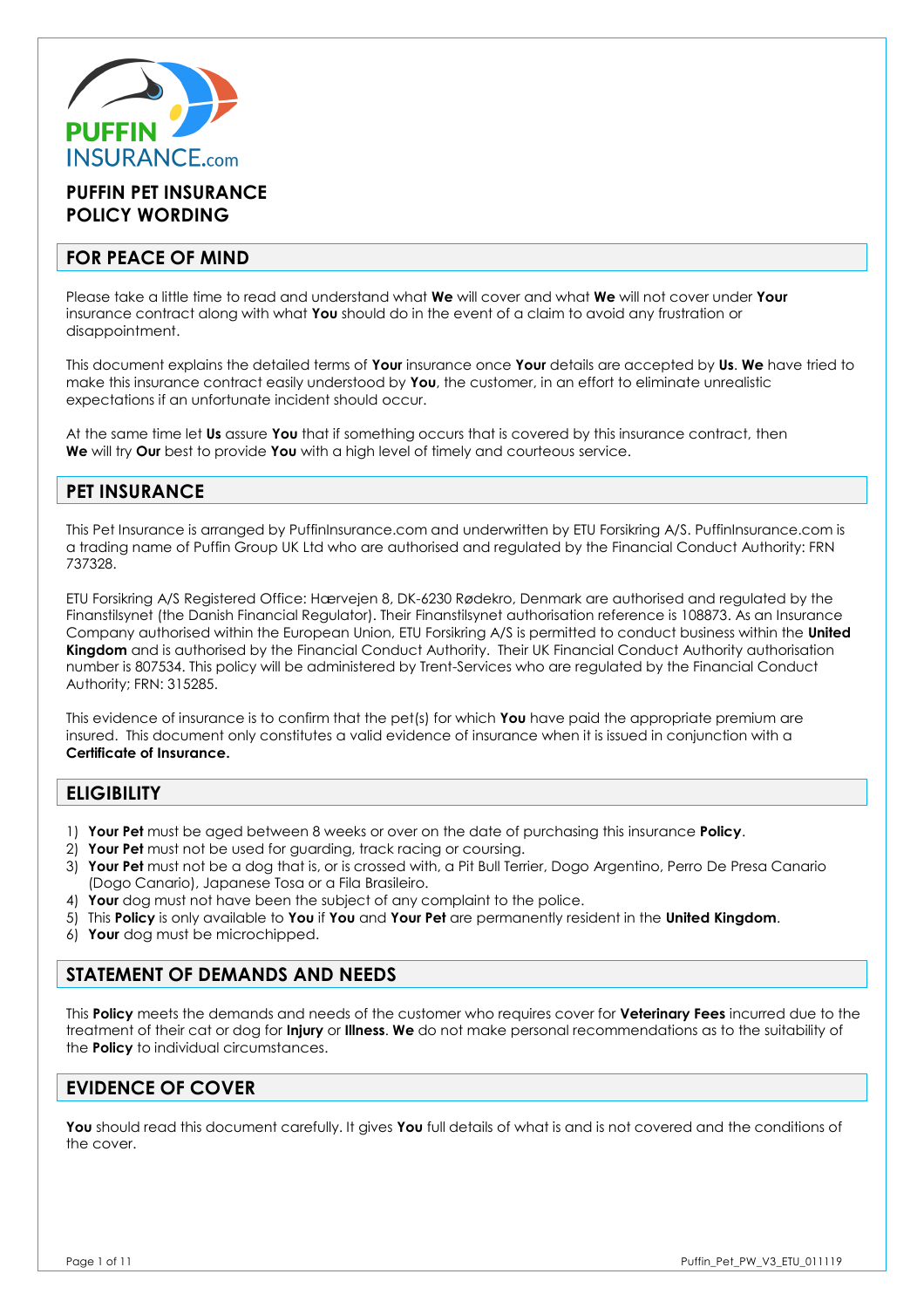# **POLICY INFORMATION OR ADVICE**

If **You** would like more information or if **You** feel the insurance may not meet **Your** needs, please call the number shown on **Your Certificate of Insurance**.

# **CANCELLATION PERIOD**

If, after reading this document, **You** decide the terms of the insurance contract do not meet **Your** requirements **You** can, within 14 days of the date of **You** received this document, simply call **the Administrator** on 01285 626020, for a full refund of premium, provided **You** have not made or intend to make a claim under this insurance **Policy**.

At any other time during the **Period of Insurance**, **We** or **You** may cancel the **Policy** by giving 30 days notice. However, **We** reserve the right to cancel this **Policy** on 7 days written notice if **You** do not abide by the terms of these conditions, this will include acting dishonestly or fraudulently.

If **You** or **We** cancel the **Policy** during this time, **We** will refund any amount **You** have paid for the rest of the **Period of Insurance**, as long as **You** have not made a claim. **You** cannot make a claim for medical treatment which occurred after the date the **Policy** was cancelled, but cancelling the **Policy** will not affect **Your** right to claim for an event which occurred before the date the **Policy** was cancelled.

Every notice to cancel this **Policy** must be given in writing. If **You** give **Us** notice to cancel the **Policy**, **You** must send it to the **Administrator**, Trent-Services (Administration) Ltd at Trent House, Love Lane, Cirencester, Gloucestershire, GL7 1XD, e-mail: admin@trent-services.co.uk. If **We** give **you** notice **We** will send it to **Your** last known address.

# **LAW APPLICABLE UNDER THIS CONTRACT**

**You** and **We** are free to choose the laws applicable to the **Policy**. **We** propose to apply the laws of England with exclusive jurisdiction to the Courts of England and Wales and by purchasing this **Policy**, **You** have agreed to this.

# **COMPLAINTS PROCEDURE**

If **You** have any cause for complaint regarding this insurance, please refer to the Complaints Section of **Your Policy** wording.

# **LEVELS OF COVER**

# **CONDITION LIMITED**

#### **LEVEL 1 (Bronze): £1,250 CONDITION LIMITED**

**We** will pay for **Veterinary Fees** for each new medical condition. **You** will be covered for **Veterinary Fees** for each medical condition up to the **Condition Limit**.

The most we will pay out for any one medical condition is £1,000. If the £1,000 **Condition Limit** is reached, payments will stop for that condition and it is excluded from all future claims, whether in the current **Period of Insurance** or future **Period of Insurance** if the **Policy** is renewed.

The most **We** will pay out any one **Period of Insurance** is £1,250.

#### **LEVEL 2 (Silver): £3,500 CONDITION LIMITED**

**We** will pay for **Veterinary Fees** for each new medical condition. **You** will be covered for **Veterinary Fees** for each medical condition up to the **Condition Limit**.

The most we will pay out for any one medical condition is £1,500. If the £1,500 **Condition Limit** is reached, payments will stop for that condition and it is excluded from all future claims, whether in the current **Period of Insurance** or future **Period of Insurance** if the **Policy** is renewed.

The most **We** will pay out any one **Period of Insurance** is £3,500.

#### **LEVEL 3 (Gold): £4,500 CONDITION LIMITED**

**We** will pay for **Veterinary Fees** for each new medical condition. **You** will be covered for **Veterinary Fees** for each medical condition up to the **Condition Limit**.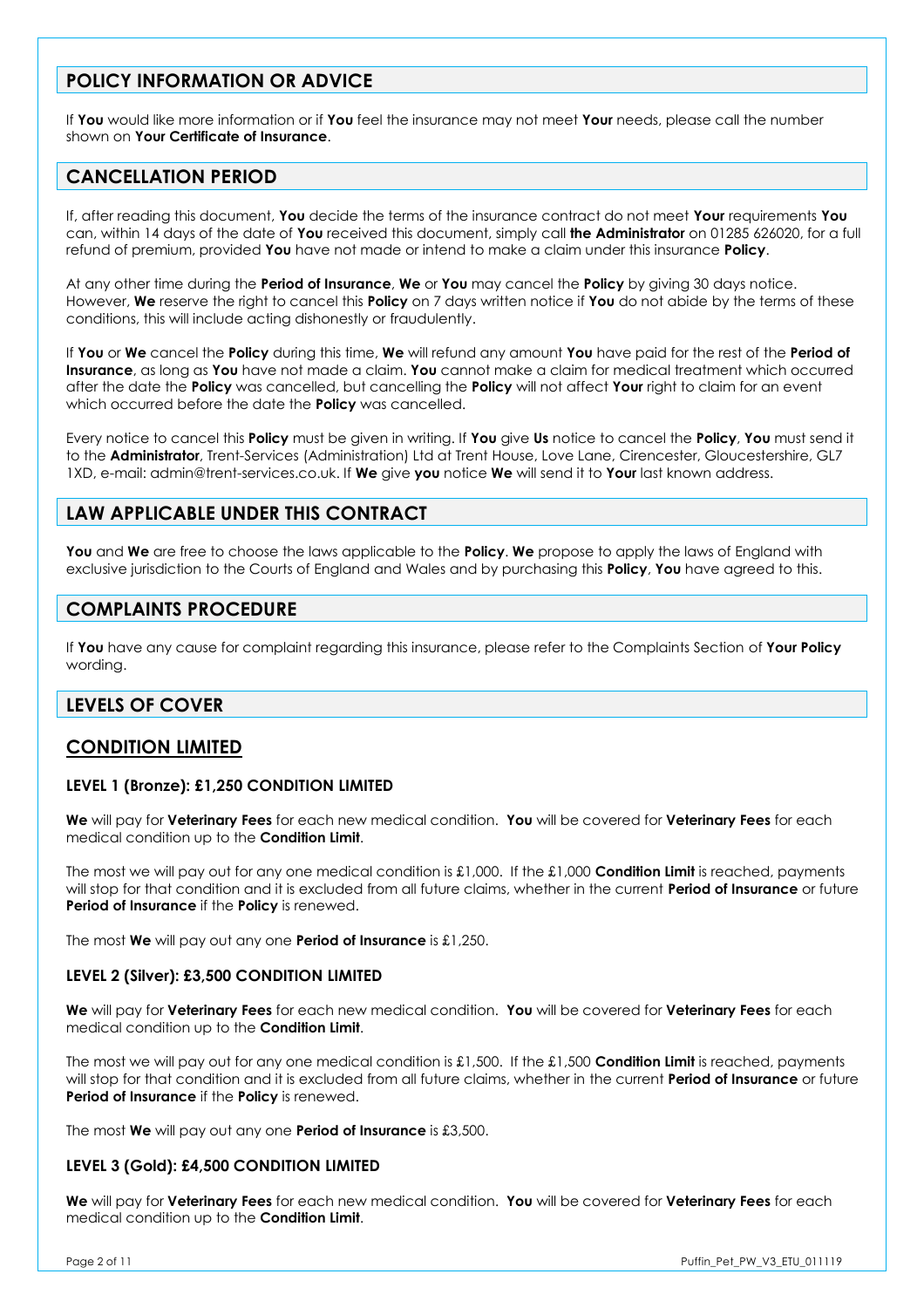The most we will pay out for any one medical condition is £2,000. If the £2,000 **Condition Limit** is reached, payments will stop for that condition and it is excluded from all future claims, whether in the current **Period of Insurance** or future **Period of Insurance** if the **Policy** is renewed.

The most **We** will pay out any one **Period of Insurance** is £4,500.

## **LIFETIME**

**Your Certificate of Insurance** will show **You** which level of cover **You** have chosen

#### **LEVEL 1 (Bronze): LIFETIME £1,250 LIMIT**

**We** will pay for **Veterinary Fees** for each new medical condition. **You** will be covered for **Veterinary Fees** up to the **Policy** limit each year and this will be reinstated each year providing cover is made available to **You** and **You** continue to renew **Your Policy** with **Us**.

The most **We** will pay out any one **Period of Insurance** is £1,250.

#### **LEVEL 2 (Silver): LIFETIME £3,500 LIMIT**

**We** will pay for **Veterinary Fees** for each new medical condition. **You** will be covered for **Veterinary Fees** up to the **Policy** limit each year and this will be reinstated each year providing cover is made available to **You** and **You** continue to renew **Your Policy** with **Us**.

The most **We** will pay out any one **Period of Insurance** is £3,500.

#### **LEVEL 3 (Gold): LIFETIME £4,500 LIMIT**

**We** will pay for **Veterinary Fees** for each new medical condition. **You** will be covered for **Veterinary Fees** up to the **Policy** limit each year and this will be reinstated each year providing cover is made available to **You** and **You** continue to renew **Your Policy** with **Us**.

The most **We** will pay out any one **Period of Insurance** is £4,500.

## **IMPORTANT**

Upgrade/Downgrade cover – If **You** transfer **Your Pet** to a plan with an additional or higher Benefit Limits, the additional or higher Benefit Limits will not apply if the Condition signs or symptoms started before the transfer date. If **You** transfer **Your Pet** to a plan with lower Benefit Limits, the higher Benefit Limit will no longer apply to any claims **You** are currently making.

## **DEFINITIONS**

Any word defined below will have the same meaning wherever it is shown in **Your Policy** in bold print. These definitions have been listed in alphabetical order.

#### **Accident**

A sudden and unexpected event which happens during the **Policy** year, which results in bodily **Illness** or **Injury** to **Your Pet**.

#### **Administrator**

Means Trent-Services (Administration) Ltd, Trent House, Love Lane, Cirencester, Gloucestershire, GL7 1XD, e-mail: admin@trent-services.co.uk, telephone: 01285 626020. Trent-Services (Administration) Ltd are authorised and regulated by the Financial Conduct Authority No. 315285.

#### **Behavioural Illness**

Any changes to **Your Pet's** normal behaviour, resulting from a mental or emotional disorder.

#### **Certificate of Insurance**

An insurance validation issued by **Us** which forms part of this **Policy** and contains the name of policyholder and gives **Your pet's** details and details of the cover provided by this **Policy**.

#### **Chronic Condition**

Means any condition that continues indefinitely, or cannot be cured or eradicated and that may recur or requires ongoing treatment.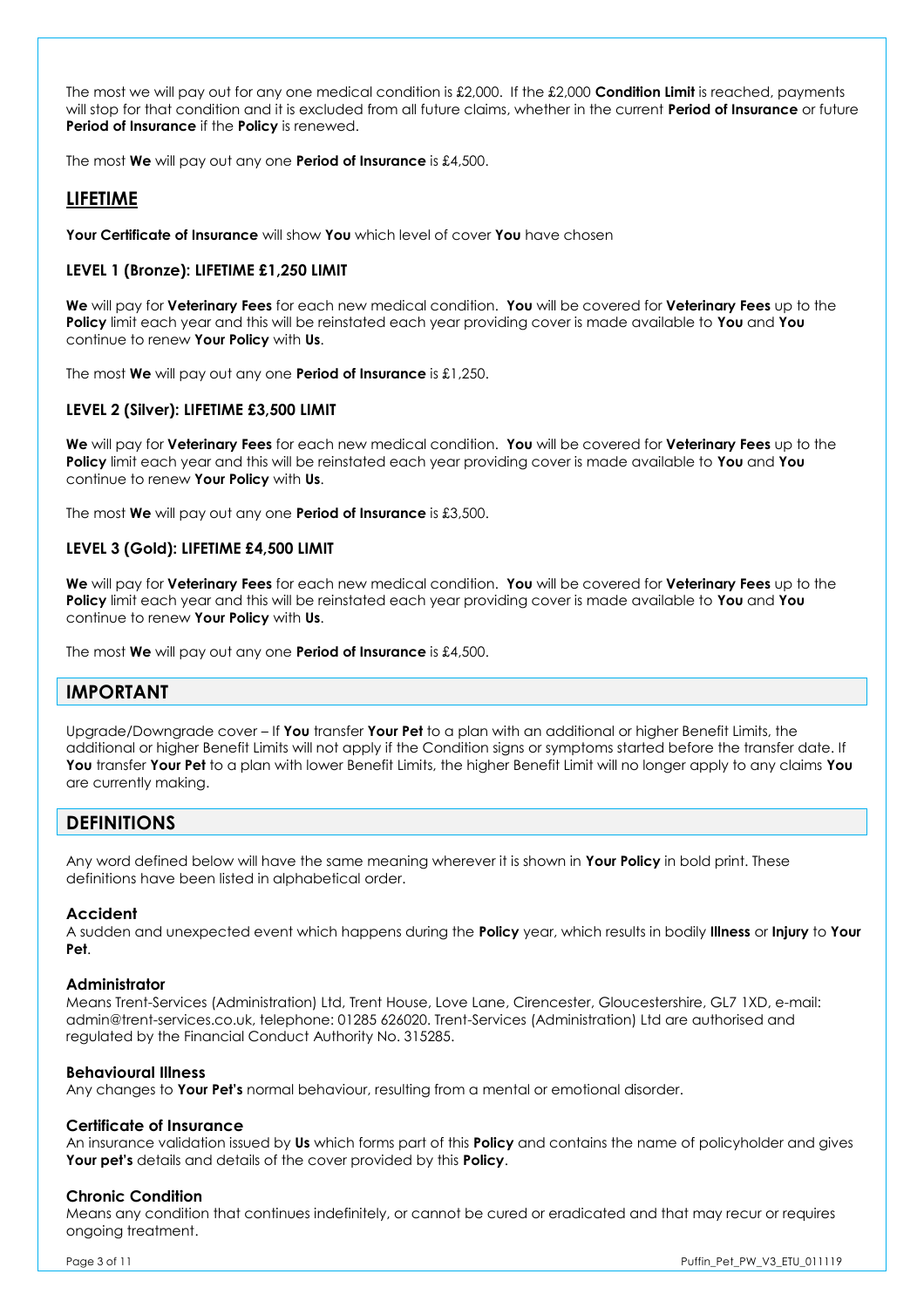#### **Claims Handler**

Trent-Services (Administration) Ltd. Telephone: 01285 626020 or e-mail **Us** at admin@trent-services.co.uk quoting **Your Policy** number**.** 

#### **Clinical Signs**

Changes in **Your pet's** normal healthy state, its bodily functions or behaviour.

#### **Co-Insurance**

The amount **You** are required to pay towards the costs of the **Veterinary Fees** where **Your Pet** is aged 7 years or older at the time of the claim. The **Excess** amounts applicable are as follows:

7 Years or older: 20% will be deducted from the claims settlement after the **Excess**; 12 Years or older: 25% will be deducted from the claims settlement after the **Excess**.

An example of how a claim would be calculated with a 20% **Excess** is as follows:

Valid claim arises for **Veterinary Fees**: £500.00 **Excess** amount: £99.00 Amount payable less **Excess**: £401.00 20% **Co-insurance**: £80.20 Claim total settlement: £320.80

#### **Complementary Therapist**

A Certified Clinical Animal Behaviourist or a member of one of the following organisations: Association of Chartered Physiotherapists in Animal Therapy, Association of Pet Behaviour Counsellors, Bowen Technique Therapists, Canine and Feline Behaviour Association, Canine Hydrotherapy Association, McTimoney Animal Association, McTimoney Chiropractic Association, National Association of Veterinary Physiotherapists, or The International Association of Animal Therapists (UK).

#### **Complementary Treatment**

**Complementary Treatment**, including herbal or homeopathic medicine as recommended and prescribed by **Your Vet**, excluding **Complementary Treatment** that has not been specifically recommended by **Your Vet** in respect of the condition suffered.

#### **Excess**

This is the first amount of each unrelated claim for a new condition which is payable by **You**. This amount is stated on **Your Certificate of Insurance**.

#### **Home**

The place in the **United Kingdom** where **You** usually live.

#### **Illness**

Changes to a normal healthy state, sickness, disease, defects and abnormalities including defects and abnormalities **Your pet** was born with or were passed on by its parents.

#### **Immediate Family**

**Your** husband, wife, civil partner, life partner, parents, sons and daughters.

#### **Injury**

A physical **Injury** caused immediately by an **Accident**. It does not include **Injury** that happens over a period of time.

#### **Maximum Benefit**

The most **We** will pay during the **Period of Insurance** is detailed in the **Certificate of Insurance**.

#### **Period of Insurance**

The period for which **We** have accepted the premium as stated in **Your Certificate of Insurance**. This is an annually renewable **Policy** which can be premium funded to enable monthly instalments.

#### **Pet Passport**

The official **UK Pet Travel Scheme** documents provided by a **Vet** who has the Government's authority to do so.

#### **Pet Travel Scheme (PETS)**

The **UK** Government scheme which allows **You** to take **Your Pet** to certain qualifying countries and to re-enter the **United Kingdom** without putting **Your Pet** into quarantine, so long as **You** have met the rules of the scheme.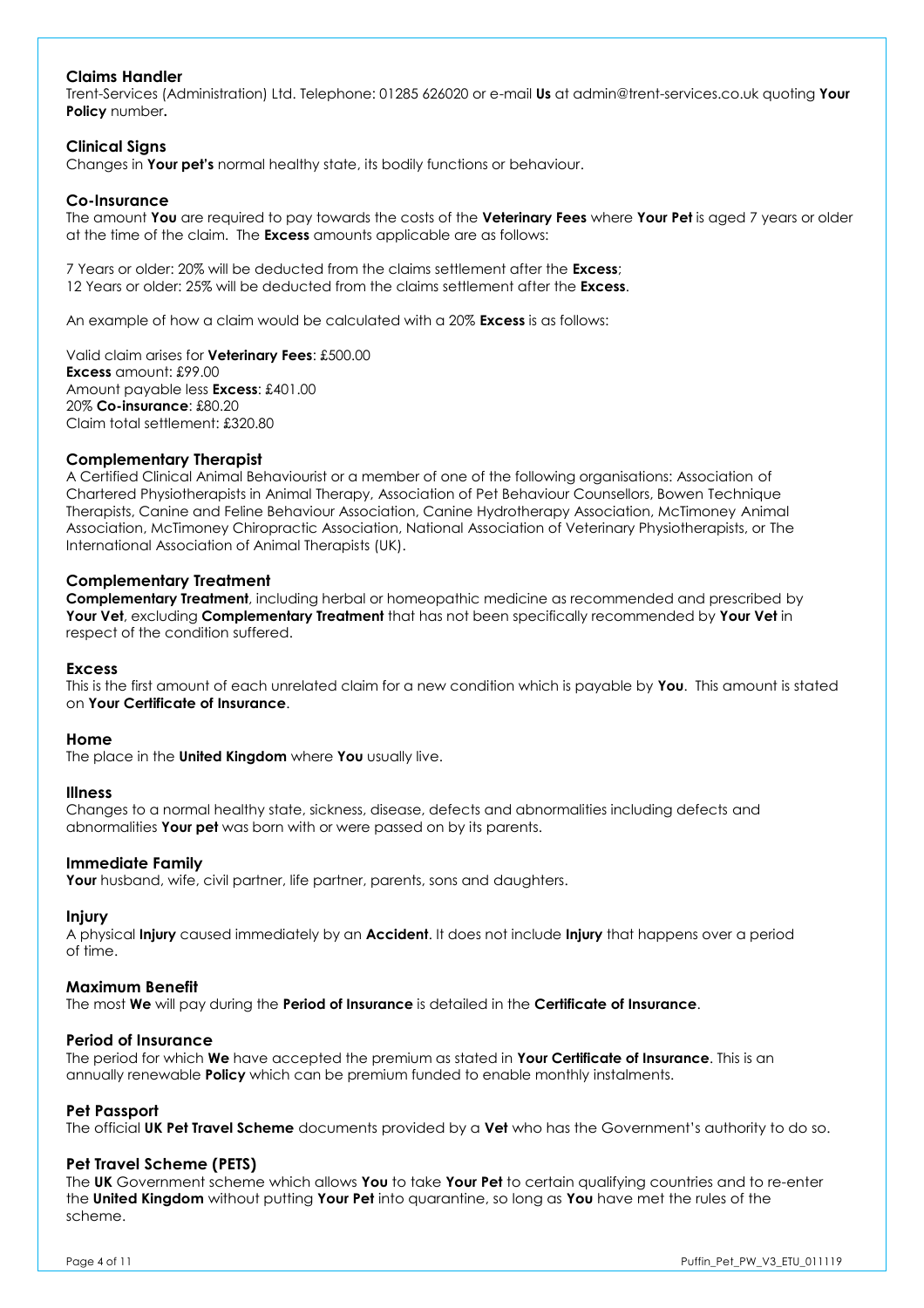## **Policy**

**Your Certificate of Insurance**, this policy and endorsements.

#### **Pre-Existing Conditions**

A condition of which **You** were aware of or which **You** could reasonably have been expected to have been aware before or on the **Policy** start date. A condition will cease to be a pre-existing condition if:

- a) There have been no symptoms of the condition; and
- b) **You** have not consulted any **Vet** with respect to the Condition; and
- c) **Your Pet** has not received any treatment for or in connection with the condition for a continuous period of 24 calendar months.

#### **Territorial Limits**

- 1. **United Kingdom** and:
- 2. Anywhere in the world for up to three (3) months during the **Period of Insurance** provided that **Your Pet** has a valid **Pet Passport** and is accompanying **You** on holiday. **You** must ensure that all the conditions of the **Pet Travel Scheme** have been met and a full invoice and any relevant clinical notes have been provided.

#### **United Kingdom**

England, Wales, Scotland and Northern Ireland.

#### **Vet**

A current, qualified member of the Royal College of Veterinary Surgeons practising within the **United Kingdom** or is registered to practice in the country in which **Veterinary Treatment** is received.

#### **Veterinary Fees**

The amount **Vets** in general or referral practice usually charge.

#### **Veterinary Treatment**

Any examination, consultation, advice, tests, X-rays, legally prescribed medication, surgery and nursing required to treat an **Illness** or **Injury**, provided by a **Vet**, a veterinary nurse or another member of the veterinary practice under the supervision of a **Vet**. This includes **Complementary Treatment** and alternative treatment as recommended by a **Vet**.

#### **We, Us, Our, Insurer**

ETU Forsikring A/S, Hærvejen 8, DK-6230 Rødekro, Denmark.

#### **You/Your**

The person whose name appears on **Your Certificate of Insurance** document.

#### **Your Pet**

Any dog or cat named on the **Certificate of Insurance**.

# **SECTIONS OF COVER:**

# **SECTION 1A – VETERINARY FEES**

#### **What You Are Covered For:**

**We** will pay **You** up to the limit shown on **Your Certificate of Insurance** for the cost of **Veterinary Fees** for **Veterinary Treatment Your Pet** has received within the **Territorial Limits** during the **Period of Insurance** to treat an **Illness** or **Injury**.

#### **What You Are Not Covered For:**

In addition to the General Exclusions of the **Policy**, the **Insurer** shall not be responsible for:

- 1. The **Excess** as shown in **Your Certificate of Insurance**. The **Excess** is payable directly to the **Vet**.
- 2. The **Co-insurance** amount of 20% where **Your Pet** is 7 years of age or older.
- 3. The **Co-insurance** amount of 25% where **Your Pet** is 12 years of age or older.
- 4. More than the **Maximum Benefit** for the combined treatment cost of all **Illnesses** and injuries in the **Period of Insurance**.

#### 5. Any **Pre-existing Conditions.**

- 6. The cost of treatment for:
	- a. An **Accident** within the first 5 days of **Your Pet's** first **Policy** year,
	- b. An **Illness** within the first 14 days of **Your Pet's** first **Policy** year,
	- c. An **Illness** caused by or relating to or a clinical sign that was noticed, or an **Illness** that showed **Clinical Signs**, within the first 14 days of **Your Pet's** first **Period of Insurance**.
- 7. The cost of treatment to prevent **Injury** or **Illness**.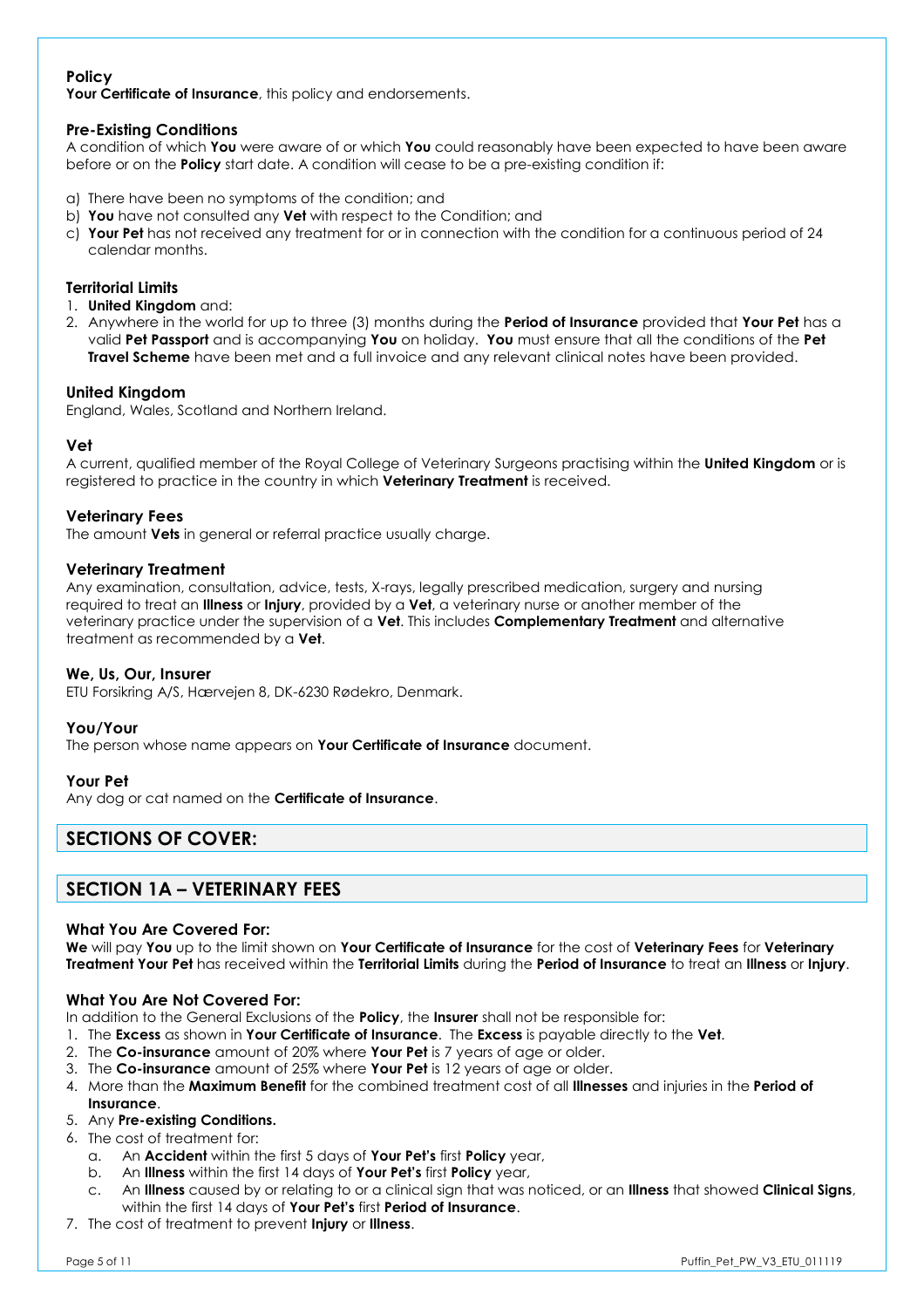- 8. The cost of treatment or complications arising from treatment, **You** choose to have carried out and is not directly related to an **Injury** or **Illness**, including but not limited to dew claws (unless damaged) and umbilical hernias.
- 9. The cost of killing and controlling fleas, general health improvers and any treatment in connection with pregnancy or giving birth including caesareans.
- 10. The cost of any food (including food prescribed by a **Vet**) unless used to dissolve existing bladder stones and crystals in urine, which is limited to a maximum of 40% of the cost of food for up to 6 months.
- 11. The cost of pheromone **Vet** Plan Product, including DAP diffusers and Feliway unless used as part of a structured behaviour modification programme, and then limited to a maximum period of 6 months.
- 12. The cost of vaccinations, urine tests, routine blood tests, castration, spaying (including spaying for mammary tumours and false pregnancy)unless:
	- a. The procedure is carried out to treat a specific **Illness** or **Injury** not excluded above, or;
	- b. The costs claimed are for treating complications that arise from these procedures.
- 13. Any costs associated with breeding as well as pregnancy and birth (including caesarean sections).
- 14. The cost of treating an **Injury** or **Illness** deliberately caused by **You** or anyone living with **You**.
- 15. The costs of having **Your Pet**:
	- a. Put to sleep, including veterinary consultations, visits or prescribed medications specifically needed to carry out the procedure, or
	- b. Cremated, buried or disposed of and post mortem costs.
- 16. The cost of house calls unless the **Vet** confirms that moving **Your Pet** would further damage its health, regardless of **Your** personal circumstances.
- 17. Extra costs for treating **Your Pet** outside usual surgery hours, unless the **Vet** confirms that the condition is life threatening.
- 18. The cost of hospitalisation and any associated **Veterinary Treatment**, unless the **Vet** confirms it is essential that **Your Pet** is hospitalised, regardless of **Your** personal circumstance.
- 19. Costs resulting from an **Injury** or **Illness** specified as excluded on **Your Certificate of Insurance** or generally not covered within these terms and conditions.
- 20. The cost of surgical items that can be used more than once.
- 21. The cost of treatment for aggression which is inherent in **Your Pet** or behavioural **Illness** if **Your Pet's** behaviour is caused by **You** failing to provide training.
- 22. The cost of any form of housing, including cages, whether hired or purchased.
- 23. The cost of bathing, grooming or de-matting **Your Pet** unless: **You** have taken all reasonable steps to maintain **Your Pet's** health; and
	- a. A **Vet** confirms veterinary expertise is needed and therefore only a **Vet** or
	- b. A member of a veterinary practice can carry out these activities, regardless of **Your** personal circumstances.
- 24. The cost of any prosthesis, including any **Veterinary Treatment** needed to fit the prosthesis, other than the cost of hip, knee and/or elbow replacement(s).
- 25. The cost of any claim caused by **Your** negligence (including the treatment of obese **Pets** and symptoms incidental to obesity).
- 26. The cost of dental treatment unless **Your Pet** has had its teeth checked by a **Vet** in the 12 months before the onset date of the claim. If any treatment was recommended as a result of the check this must have been carried out.
- 27. More than one claim for ingestion of a foreign body any one **Period of Insurance.**
- 28. Any **Veterinary Fees** for treatment to a **Vets** own **Pet** and fees for pets belonging to veterinary practice staff unless claimed at cost price.
- 29. The cost of any treatment in connection with retained testicles if **Your Pet** is over the age of 12 weeks when cover commenced.
- 30. Any cost associated with routine or investigative laboratory tests or procedures unless the **Clinical Signs**/symptoms exist and the tests and procedures are to diagnose a specific condition. This includes pre-operative blood tests unless **Your Pet's** medical history indicates a life threatening risk during surgery.
- 31. Any administrative costs incurred by completing a claim form, **Vet** referral letters postage and packing fees and clinical waste fees.
- 32. The cost of obtaining a second opinion regarding **Your Pet's** condition.
- 33. Any **Chronic Condition** that pre dates the **Policy** start date.

# **SECTION 1B – COMPLEMENTARY TREATMENT**

#### **What You Are Covered For:**

Following receipt of instructions from the **Vet, We** will pay **You** up to £1,000 for the cost of **Complementary Treatment Your Pet** has received within the **United Kingdom** during the **Period of Insurance** to treat an **Illness** or **Injury**.

#### **What You Are Not Covered For:**

In addition to all the exclusions listed above (Section 1A - **Veterinary Fees**, Exclusions 1 to 33) **You** will not be covered for:

1. Any **Complimentary Therapy** Fees for treatment to a **Complementary Therapists** own **Pet** and Fees for **Pets** belonging to **Complementary Therapists** practice staff unless claimed at cost price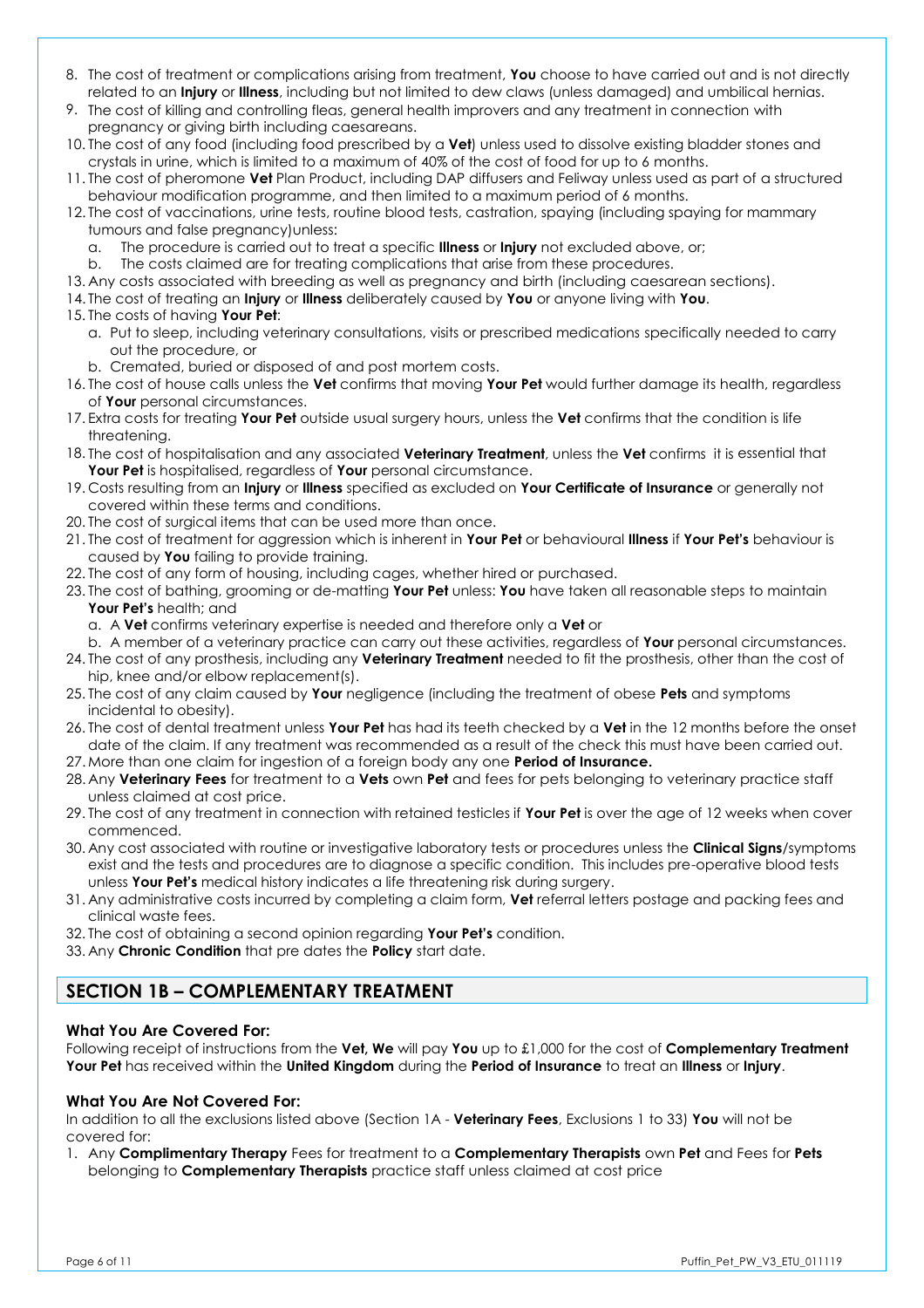# **SECTION 2 – THEFT OR STRAYING**

#### **What Is Covered:**

The purchase price of **Your Pet** if it is stolen or goes missing during the **Period of Insurance**. If you did not pay for **Your Pet** or cannot provide evidence of the purchase price, **We** will pay the market value instead.

#### **What Is Not Covered:**

- 1. More than the purchase price, £250 for dogs and £100 for cats;
- 2. Any amount until **Your Pet** has been missing for 90 days;
- 3. Any amount if a claim has not been submitted within 180 days of **Your Pet** going missing.

# **SECTION 3 – ACCIDENTAL DEATH**

#### **What Is Covered:**

The purchase price of **Your Pet** if it dies or has to be put to sleep by a vet following an accident during the **Period of Insurance**. If **You** did not pay for **Your Pet** or cannot provide evidence of the purchase price **We** will pay the market price instead.

#### **What Is Not Covered:**

- 1. More than the purchase price, £250 for dogs and £100 for cats;
- 2. Death caused by an **Illness** for pets over 5 years of age;
- 3. Any amount after 180 days from the date of the loss.

## **SECTION 4 – DEATH DUE TO ILLNESS**

#### **What Is Covered:**

The purchase price of **Your Pet** if it dies or has to be put to sleep by a vet as a result of an **Illness** during the **Period of Insurance**. If **You** did not pay for **Your Pet** or cannot provide evidence of the purchase price **We** will pay the market value instead.

#### **What Is Not Covered:**

- 1. More than the purchase price, £250 for dogs and £100 for cats;
- 2. Death caused by an accident;
- 3. Any amount after 180 days from the date of the loss;
- 4. Death as a result of an **Illness** that happens within the first 14 days of the first **Period of Insurance** of **Your Policy**;
- 5. Any claim for any pet aged 5 years and above at the date of death.

## **SECTION 5 - PUBLIC LIABILITY**

#### **Policy Cover:**

Third Party Liability Cover under this section applies to dogs only and to Cover Levels 1, 2 & 3. This section does not apply to anywhere outside of the **United Kingdom**.

In this section, "**You**" and "**Your**" mean **You** or any person looking after or handling **Your Pet** with **Your** permission.

#### **What We Will Pay For:**

If property is damaged, or someone is killed, injured or falls ill as a result of an incident involving **Your Pet** during the **Period** of **Insurance** and **You** are legally responsible, **We** will pay:

- 1. Compensation and claimant's costs and expenses, and
- 2. Legal costs and expenses for defending a claim against **You**;
- 3. Public Liability Limit of Indemnity £1,000,000 in aggregate, within the **Period of Insurance**.

#### **What You Pay:**

The first £250 of any compensation claim paid under this section of **Your Policy**.

#### **What We Will Not Pay:**

- 1. Liability covered by any other **Policy** unless all cover under that **Policy** has been exhausted.
- 2. More than the maximum limit of indemnity for each incident.
- 3. Any costs and expenses for defending **You** which **We** have not agreed beforehand.
- 4. Any compensation, costs and expenses for an incident which involves **Your** profession, occupation or business.
- 5. Any compensation, costs and expenses if **You** are legally responsible only because of a contract **You** have entered into.
- 6. Any compensation, costs and expenses if the person who is killed, injured or falls ill, lives with **You**, is a member of **Your Immediate Family** or is employed by **You**.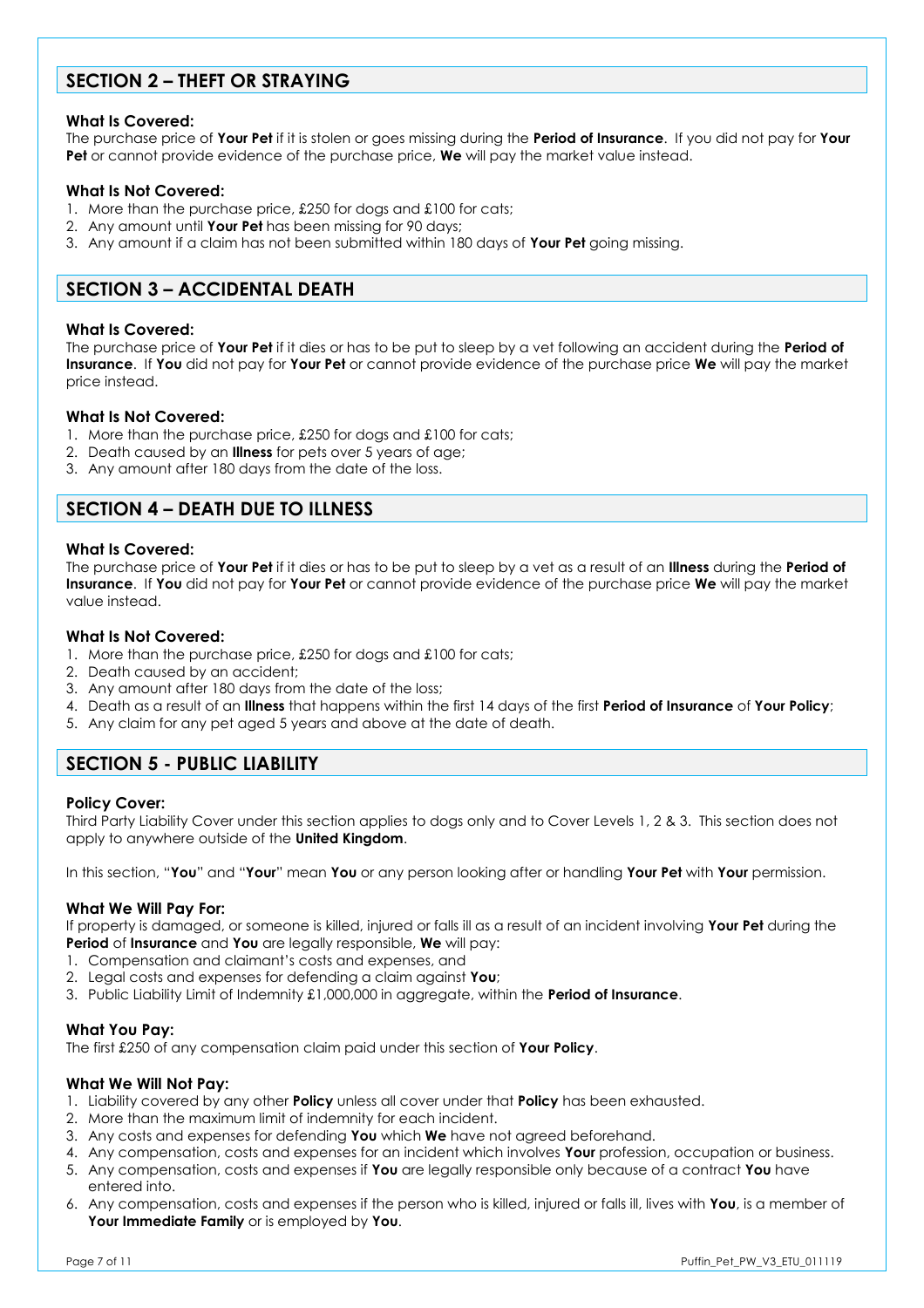- 7. Any compensation, costs and expenses if the property damaged belongs to **You**, any person who lives with **You**, a member of **Your Immediate Family** or a person who is employed by **You**.
- 8. Any compensation, costs and expenses if **You**, a member of **Your Immediate Family** or any person who lives with **You** or is employed by **You** is responsible for, or looking after, the property that is damaged.
- 9. Any compensation, costs and expenses that result from an incident if **You** have not followed instructions or advice given to **You** by previous owners or the re-homing organisation about the behaviour of **Your Pet**.
- 10. Any compensation, costs and expenses if **You** are deemed responsible under the laws of any country, other than members of the European Union.
- 11. Any compensation, costs and expenses if **You** are responsible for air, water or soil pollution, unless it can be proven that the pollution took place immediately after and as a result of an **Accident** involving **Your Pet**.
- 12. Any compensation, costs and expenses resulting from an incident that happens where **You** work.
- 13. Any compensation, costs and expenses if **Your Pet** is kept or lives on premises which sell alcohol.
- 14. Costs resulting from any incident specified as excluded on **Your Certificate of Insurance** Animal Details or generally not covered within these Terms and Conditions.
- 15. Death or bodily **Injury** (including disease and **Illness**) and loss or damage to property arising out of ownership, custody or control by or on behalf of **You** or a dog of a type specified in Section 1 of the Dangerous Dogs Act 1991 (or designated for the purposes of that Section by an order of the Secretary of State) or in the Dangerous Dogs (Northern Ireland) Order 1991.
- 16. Any fines, penalties or breach of quarantine restrictions or import or export regulations.

#### **Special Conditions That Apply To This Section:**

- 1. **You** must not admit responsibility, agree to pay any claim or negotiate with any person following an incident.
- 2. **You** agree to provide **Us** with any information connected with the claim **We** reasonably ask for including details of **Your Pet's** history.
- 3. **You** agree to tell **Us** or help **Us** find out all the circumstances of an incident that results in a claim, provide written statements and go to court if needed.
- 4. **You** must allow **Us** to take charge of **Your** claim and allow **Us** to prosecute in **Your** name for **Our** benefit.
- 5. **You** must immediately send **Us** any writ, summons or legal documents **You** receive and **You** must never send any replies to these documents.

## **GENERAL CONDITIONS**

- 1. Throughout the **Period of Insurance You** must take all reasonable steps to maintain **Your Pet's** health and to prevent **Accidents**, **Injury**, **Illness** and loss.
- 2. **You** must keep **Your Pet's** vaccinations and boosters up to date and in line with the vets recommendations: Dogs – Distemper, hepatitis, leptospirosis and parvovirus Cats – Feline infectious enteritis, feline leukaemia and cat flu

If **You** do not vaccinate **Your Pet** for these conditions, **We** will not pay any claims that result from any of these illnesses.

- 3. If, when **You** claim, there is another insurance under which **You** are entitled to an indemnity; **We** will only pay **Our**  share of the claim. **You** must tell **Us** the name and address of the other insurance company and **Your Policy** number.
- 4. If **You** have any legal rights against another person in relation to **Your** claim, **We** may take legal action against them in **Your** name at **Our** expense. **You** must give **Us** all the help **You** can and provide any documents **We** ask for.
- 5. If **You** have provided false information, or make a false or exaggerated claim, or any claim involves **Your**  dishonesty, this **Policy** will end and **Our Claims Handler** will not make any further claim payments.
- 6. **Your Pet** is only covered under this **Policy** if **You** pay the premium. If **You** pay the yearly premium in instalments and **You** miss an instalment **You** must pay the outstanding amount within 10 days of the date the instalment is due to be paid. If **We** do not receive **Your** payment within 10 days of the date the premium is due, **Your** insurance will automatically stop and **We** will make no further claim payments.
- 7. **You** agree that any **Vet** has **Your** permission to release information **We** ask for about **Your Pet**. If the **Vet** makes a charge for this, **You** must pay the charge.
- 8. Under normal circumstances the **Claims Handler** will pay the claim to the **Vet**. **You** will be required to pay the **Excess** to the **Vet**. If the **Vet**, who has treated **Your Pet** or is about to treat **Your Pet**, asks for information about **Your**  insurance that relates to a claim, the **Claims Handler** will tell the **Vet** what the insurance covers, what they will not pay for, how the amount they pay is calculated and if the premiums are paid to date.
- 9. If the **Claims Handler** receives a request to pay the claim payment direct to **You**, they reserve the right to decline this request.
- 10. If the **Claims Handler** considers the **Veterinary Treatment** or **Complementary Treatment Your Pet** receives may not be required or may be excessive when compared with the treatment that is normally recommended to treat the same **Illness** or **Injury** by general or referral practices, they reserve the right to request a second opinion from a **Vet** that they choose. If the **Vet** they choose does not agree with the **Veterinary Treatment** or **Complementary Treatment** provided they may decide to pay only the cost of the **Veterinary Treatment** or **Complementary Treatment** that was necessary to treat the **Injury** or **Illness**, as advised by the **Vet** from whom they have requested the second opinion.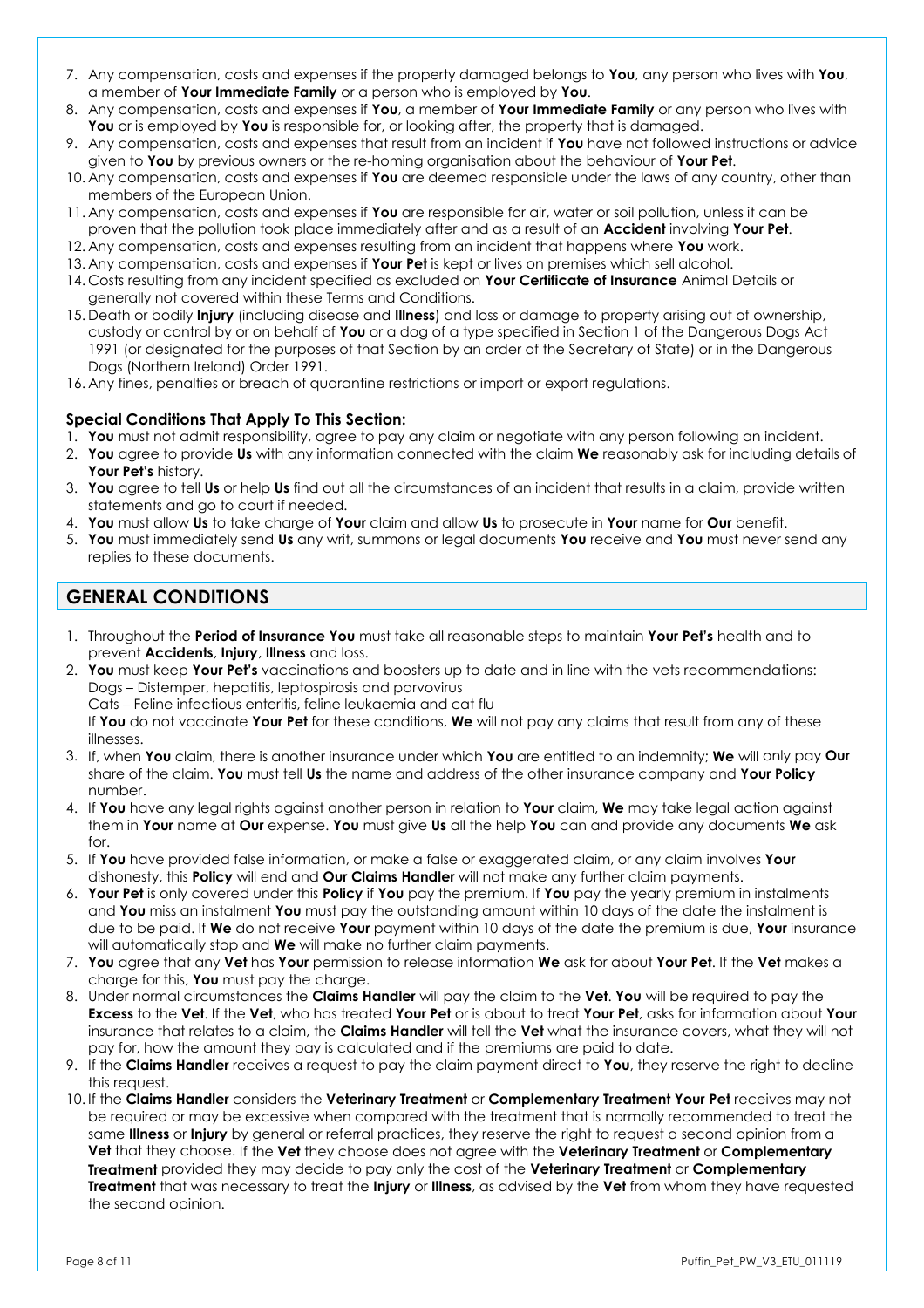- 11. When the **Claims Handler** offers further periods of insurance they may change the premium and the **Policy** terms and conditions.
- 12. The **Claims Handler** will not guarantee on the phone to pay a claim. **You** must send them a claim form that has been fully completed and they will then write to **You** with their decision.
- 13. When **You** claim **You** agree to give the **Claims Handler** any information they may reasonably ask for.
- 14. **You** and **We** are free to choose the laws applicable to the **Policy**. **We** propose to apply the British Law with exclusive jurisdiction to the Courts of England and Wales and by purchasing this **Policy**, **You** have agreed to this.
- 15. Unless **We** agree otherwise the language of the **Policy** and all communications relating to it will be in English.
- 16. **You** must arrange for a **Vet** to examine and treat **Your Pet** as soon as possible after it shows **Clinical Signs** of an **Injury** or an **Illness**. And, if the **Claims Handler** decides, they will refer the case to a **Vet** that they choose.
- 17. **You** agree to pay translation costs for any claim documentation not written in English.
- 18. If **You** pay **Your** premium by direct debit instalments or monthly instalments, when **Your Policy** is due for renewal **We** will renew it for **You** automatically to save **You** the worry of remembering to contact **Us** before the renewal date. **We** will write to **you** before the **Policy** expires with full details of **Your** next year's premium and **Policy**  conditions. If **You** do not want to renew this **Policy**, all **You** need to do is contact us on 01285 626020.

# **GENERAL EXCLUSIONS**

In addition to the exclusions listed under "what **You** are not covered for", the **Insurer** shall not be responsible for:

- 1. Any animal less than 8 weeks old at the date cover started as shown on **Your Certificate of Insurance**.
- 2. Any claim for treatment not carried out within the **Territorial Limits**.
- 3. Any claim for dogs which are used for guarding, track racing or coursing.
- 4. Any claim for a dog that is, or is crossed with, a Pit Bull Terrier, Dogo Argentino, Perro De Presa Canario (Dogo Canario), Japanese Tosa or a Fila Brasileiro.
- 5. Any amount if **You** break the **United Kingdom** laws or regulations, including those relating to animal health or importation.
- 6. Any amount if **Your Pet** is confiscated or destroyed by government or public authorities or under the Animals Act 1971 **United Kingdom** because it was worrying livestock. This includes any further amendments to this Act.
- 7. Any costs caused because the Department for Environment, Food and Rural Affairs (DEFRA) have put restrictions on **Your Pet**.
- 8. Any loss as a result of an act of terrorism, force or violence for political, religious or ideological reasons, war and civil war risks, nuclear risks, riot, radioactive contamination, revolution or any similar event, including any chemical or biological terrorism.
- 9. Any dog that must be registered under the Dangerous Dogs Act 1991, Dangerous Dogs (amendment) Act 1997, Dangerous Dogs Order (Northern Ireland) 1991 or any further amendments to this Act.
- 10. Any legal expenses, fines and penalties connected with or resulting from a Criminal Court Case or an Act of Parliament.
- 11. Any amount resulting from a disease transmitted from animals to humans.
- 12. Any amount if **You** or **Your Pet** live outside the **United Kingdom**.
- 13. Any costs caused by **You** taking **Your Pet** on a journey against a **Vet's** advice.
- 14. Any claim for a dog that is not microchipped in accordance with the 2016 Dog Microchipping Legislation.

# **COMPENSATION SCHEME**

**We** are covered by the Financial Services Compensation Scheme (FSCS). **You** may be entitled to compensation from the scheme if **We** cannot meet **Our** obligations. Whether or not **You** are able to claim and how much **You** may be entitled to will depend on the specific circumstances at the time.

For further information about the scheme please contact the FSCS at [www.fscs.org.uk](http://www.fscs.org.uk/) or call them on 0800 678 1100.

# **FRAUD**

Fraud increases **Your** premium and the premiums of all policyholders. If **You**:

- i. Provide **Us** or **our Claims Handler** with false information or
- ii. Make a false or exaggerated claim with **Us** or
- iii. Make any claim with **our Claims Handler** which involves **Your** dishonesty.

**We** will not pay **Your** claim, **We** will void **Your Policy** and **We** may inform the authorities. If **We** pay a claim and subsequently find the claim was fraudulent, **You** must repay **Us** the full amount.

# **HOW WE USE YOUR DATA**

Please be aware that telephone calls may be monitored and recorded.

1. **Your** details will be stored on **Our Claims Handler's** computer system to administer **Your Policy** but will not be kept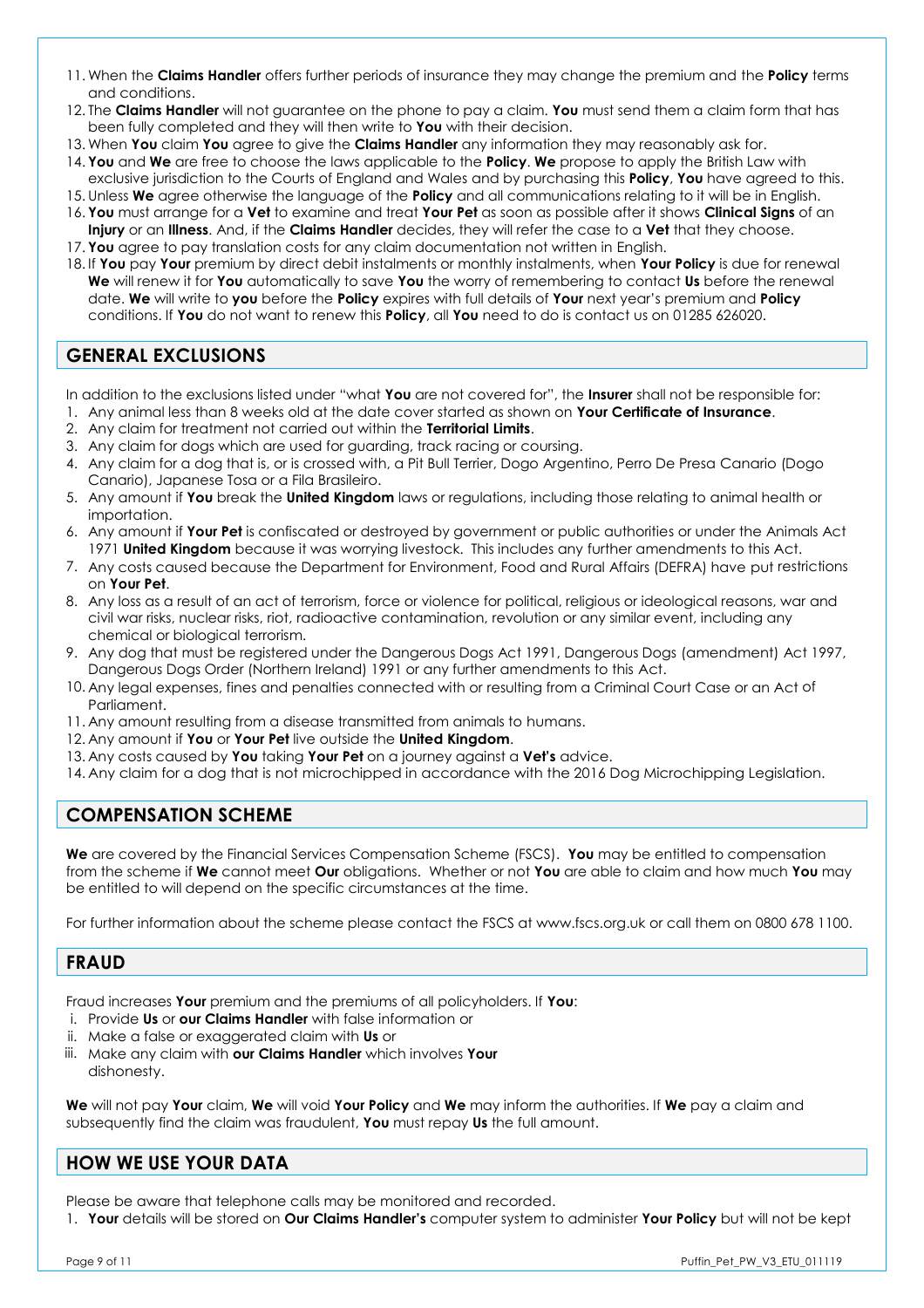longer than is necessary.

- 2. **Our Claims Handler** can only discuss **Your** personal details with **You**. If **You** would like anyone else to act on **Your**  behalf please let **Us** know.
- 3. **Our Claims Handler** may use **Your** details to support the development of **Our** business by including them in customer surveys.
- 4. **We** may share **Your** details with other insurance companies, directly or through a number of databases. This allows **Us** to check information **You** give **Us** and also help **Us** prevent fraud.
- 5. **Your** personal details may be transferred to countries outside the European Economic Area (EEA). They will at all times be held securely and handled with the utmost care in accordance with all principles of the laws of England.
- 6. **We** may pass **Your** information to selected third party advisors or suppliers outside **Our** group for the purpose of administering **Your** claim.
- 7. If **You** have given permission, PuffinInsurance.com may use **Your** contact details to contact **You** about products or services that may be of interest to **You**.

# **HOW TO CLAIM**

- 1. **You** must contact the **Claims Handler** to obtain a claims form. Please telephone Trent-Services (Administration) Limited on 01285 626020 or e-mail **Us** at admin@trent-services.co.uk.
- 2. Please complete the claim form and ask:
- a. **Your Vet** to fill out their section. (Unfortunately **We** do not pay **Your Vet** to do this) or
- b. **Your Vet** and **Complementary Therapist** to fill out their section(s). (Unfortunately **We** do not pay **Your Vet**  or **Complementary Therapist** to do this).
- 3. Please return the claim form to **Our Claims handler** with the invoices setting out the costs involved. This should be sent to Trent-Services (Administration) Ltd, Trent House, Love Lane, Cirencester, Gloucestershire, GL7 1XD.

# **WHEN TO CLAIM**

**You** or **Your Vet** should send **Our Claims Handler Your** claim form at the end of treatment or the end of the **Period of Insurance** if the treatment has not finished by this time. The claim must be submitted within 31 days of **Your Pet**  receiving treatment.

Please note that failure to follow these steps may delay and/or jeopardise the payment of **Your** claim.

# **COMPLAINTS**

**We** know that sometimes, no matter how hard **We** try, **We** don't always get it right. If **We** give **You** cause for complaint, it's important that **You** know that **We** are committed to providing **You** with an exceptional level of service and customer care. When this happens, **We** want to hear about it so that **We** can try to put things right.

Should **You** have any query or complaint regarding **Your Policy**, **You** can write to:

Trent-Services (Administration) Limited Trent House Love Lane **Cirencester** Gloucestershire GL7 1XD

Email: admin@trent-services.co.uk Telephone: 01285 626020.

If **You** still remain dissatisfied after following the above procedures in full, **You** can ask the Financial Ombudsman Service to review **Your** case. Their address is:

The Financial Ombudsman Service Exchange Tower London E14 9SR Tel: 0800 023 4 567

Email: [complaint.info@financial-ombudsman.org.uk](mailto:complaint.info@financial-ombudsman.org.uk) Website: www.financial-ombudsman.org.uk

**You** have the right to refer **Your** complaint to the FOS, free of charge, but **You** must do so within six months of the date of **Our** final response letter.